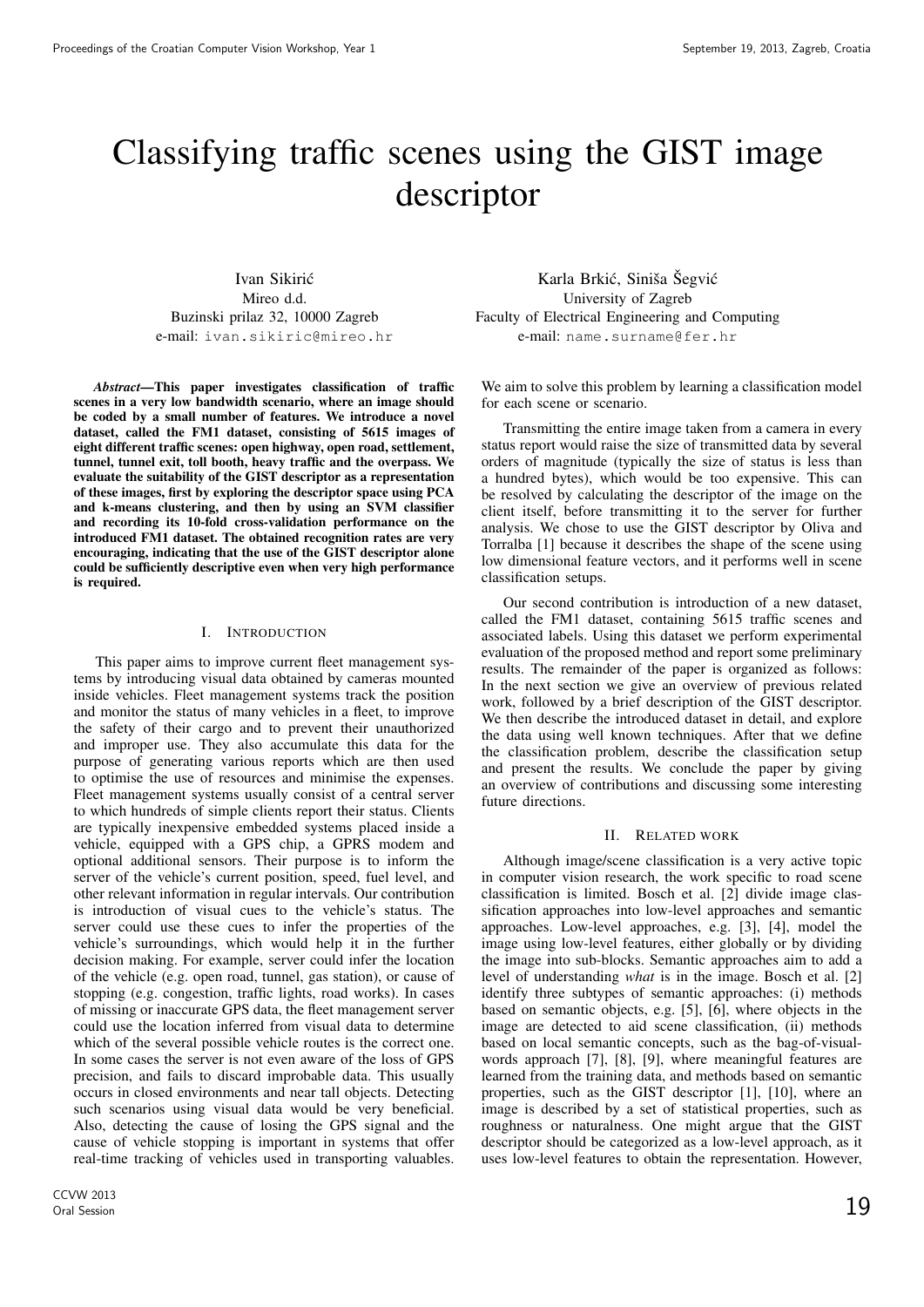unlike low-level approaches [3], [4] where local features *are* the representation, the GIST descriptor merely *uses* low-level features to quantify higher-level semantic properties of the scene.

Ess et al. [11] propose a segmentation-based method for urban traffic scene understanding. An image is first divided into patches and roughly segmented, assigning each patch one of the thirteen object labels including car, road etc. This representation is used to construct a feature set fed to a classifier that distinguishes between different road scene categories.

Tang and Breckon [12] propose extracting a set of color, edge and texture-based features from predefined regions of interest within road scene images. There are three predefined regions of interest: (i) a rectangle near the center of the image, sampling the road surface, (ii) a tall rectangle on the left side of the image, sampling the road side, and (iii) a wide rectangle on the bottom of the image, sampling the road edge. Each predefined region of interest has its own set of preselected color features, including various components of RGB, HSV and YCrCb color spaces. The texture features are based on grey-level co-occurrence matrix statistics and Gabor filters. Additionally, edge-based features are extracted in the road edge region. A training set of 800 examples of four road scene categories is introduced: motorway, offroad, trunkroad and urban road. The testing is performed on approximately 600 test image frames. The k-NN and the artificial neural network classifiers are considered. The best obtained recognition rate is 86% when considering all four classes as separate categories, improving to 90% when classes are merged into two categories: off-road and urban.

Mioulet et al. [13] consider using Gabor features for road scene classification, using the dataset of Tang and Breckon [12]. Gabor features are extracted within the same three regions of interest used by Tang and Breckon. Grayscale histograms are built from Gabor result images and concatenated over all three regions of interest to form the final descriptor. A random forest classifier is trained and evaluated on a dataset from [12] consisting of four image classes: motorway, offroad, trunkroad and urban road, achieving the 10-fold cross-validation recognition rate of 97.6%.

In this paper, we are limited by our target application that imposes a constraint on bandwidth and processing time. Therefore, sophisticated approaches that require a lot of processing power to obtain the scene feature vector, such as the segmentation-based method of Ess et al. [11], or the manyfeature method of Tang and Breckon [12], are unsuitable for our problem. The closest to our application is the work of Mioulet et al. [13], where a simple Gabor feature-based approach performs better on the same dataset than the various preselected features of Tang and Brackon. We take the idea of Mioulet et al. a step further by using Gabor feature-based GIST descriptor, which we hope will be an improvement over using raw Gabor features. Furthermore, as our goal is classifying the road scene into a much larger number of classes than are available in the dataset of Tang and Breckon [12], we introduce a new dataset of 8 scene categories.

# III. THE GIST DESCRIPTOR

The GIST descriptor [1], [14] focuses on the shape of scene itself, on the relationship between the outlines of the surfaces and their properties, and ignores the local objects in the scene and their relationships. The representation of the structure of the scene, termed *spatial envelope* is defined, as well as its five perceptual properties: naturalness, openness, roughness, expansion and ruggedness, which are meaningful to human observers. The degrees of those properties can be examined using various techniques, such as Fourier transform and PCA. The contribution of spectral components at different spatial locations to spatial envelope properties is described with a function called windowed discriminant spectral template (WDST), and its parameters are obtained during learning phase.

The implementation we used first preprocesses the input image by converting it to grayscale, normalizing the intensities and locally scaling the contrast. The resulting image is then split into a grid on several scales, and the response of each cell is computed using a series of Gabor filters. All of the cell responses are concatenated to form the feature vector.

We believe this descriptor will perform very well in the context of traffic scenes classification. Expressing the degree of naturalness of the scene should enable us to differentiate urban from open road environments (even more so in case of unpaved roads). The degree of openness should differentiate the open roads from tunnels and other types of closed environments, and is especially useful in the context of fleet management, where closed environments usually result in the loss of GPS signal. Texture and shape of large surfaces is also taken into account, and this could help separate the highways from other types of roads.

# IV. THE FM1 DATASET

Since we want to build a classifying model for traffic scenes and scenarios relevant to the fleet management problems, we introduce a novel dataset of labeled traffic scenes, called the  $FM1$  dataset<sup>1</sup>.

The data was acquired using a camera mounted on a windshield of a personal vehicle. Videos were recorded at 30 frames per second, with the resolution of 640x480. Several drives were made on Croatian roads, ranging in length from 37 to 60 minutes, to a total of about 190 minutes, see Table I. All videos were recorded on a clear sunny day, and the largest percentage of the footage was recorded on highways. The camera, its position and orientation were not changed between videos. We plan to vary the camera and its position in the later versions of the dataset, as well as to include nighttime images, and images taken during moderate to heavy rain (when the windshield wipers are operating).

A typical frame of a video is shown in Figure 1. Some parts of the image are not parts of the traffic scene, but rather the interior of a vehicle, such as camera mount visible in the upper right corner, the dashboard in the bottom part, and occasional reflections of car interior visible on the windshield. The windshield itself can be dirty, and various artefacts can appear on it depending on the position of the sun. The camera

<sup>1</sup>http://www.zemris.fer.hr/~ssegvic/datasets/fer-fm1-2013-09.zip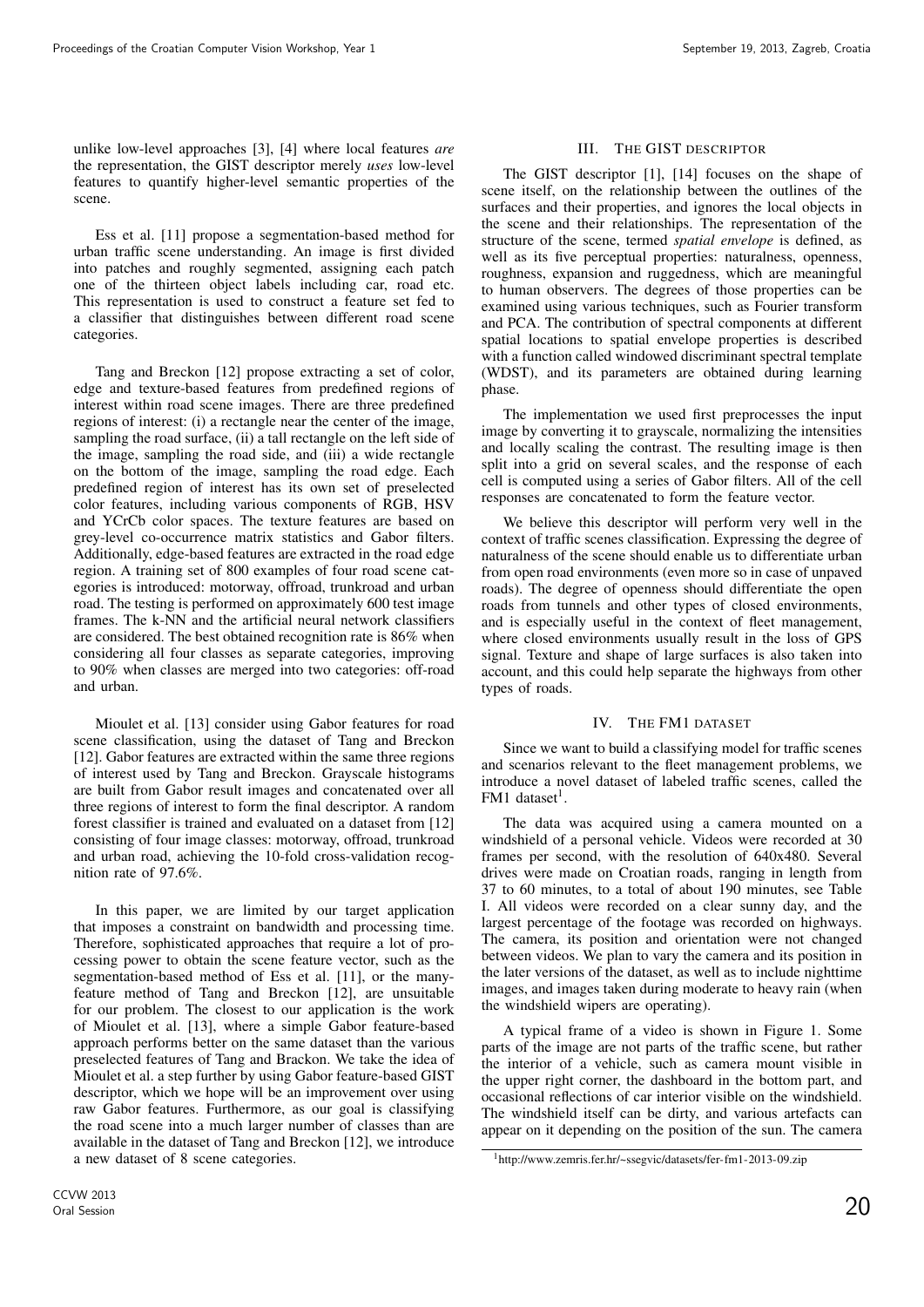

Fig. 1: A typical traffic scene. Note the camera mount (1), the dashboard (2), the reflection of car interior (3) and the speck of dirt (4)

TABLE I: Overview of traffic videos

| Video # | Duration | Number of extracted images |
|---------|----------|----------------------------|
|         | 54:08    | 1612                       |
|         | 39:33    | 1181                       |
| 3       | 1:00:00  | 1766                       |
|         | 37:11    | 1106                       |

mount and the dashboard are in identical position in all of the images, so they should not influence the classification results. However, we can not expect this will always be the case in the future and plan to develop a system that will be robust enough to accommodate for those changes.

For each recorded video, every 60th frame was extracted, i.e. one every two seconds. This ensured there was no bias in the selection process, and that subsequently selected images would not be too similar.

Choosing the classes for this preliminary classification evaluation was not an easy task. Perhaps the most obvious classes are "tunnel" and "open highway", but even they are not clearly defined. Should we insist the image be classified as an open highway if there is a traffic jam, and almost entire scene is obstructed by a large truck directly in front of us? We can introduce the "heavy traffic" class to accommodate for this case. What if it is not a truck, but a car instead, or if it is a bit further away, so more of the highway is visible? There are many cases in which it is impossible to set the exact moment when a scene transforms from being a member of one class and becomes a member of another class. Perhaps these issues can be resolved by allowing each scene to be assigned multiple class labels, which we plan to explore at later stages of our research.

Before choosing the class labels, we first analyzed the data using PCA and clustering algorithms, to see if there are obvious and easily separable classes in the dataset.



Fig. 2: Data points projected into 2D (note the three clusters)

#### *A. Exploring the data*

The first step in data analysis was computing the descriptor for every image. We used the MATLAB implementation of the GIST descriptor provided by Oliva and Torralba [1], using the default parameters, which produces a feature vector of length 512. Since the resolution of the original image is 640x480, this provides a big dimensionality reduction.

The PCA was used to find the principal components in data, which was then projected into a plane determined by the first two principal components. The results can be seen in Figure 2. We can see most of the data points belong to one of three clusters, with some data points appearing to be outliers. Around 3300 points belong to the cluster 1, 90% of them corresponding to the scenes of open highway. The rest of the points in cluster 1 correspond to various types of scenes, but not a single one is a scene inside of a tunnel. Around 1400 data points belong to the cluster 2, 70% of them corresponding to the scenes of open highway, and 20% to the scenes of other types of open road. Around 820 points belong to the cluster 3, 45% of them corresponding to scenes inside the tunnels, 35% to the open highway, 6% of them to the scenes at the or under the toll booth. More than 95% of tunnel scenes belong to this cluster, and most of the images in this cluster depict closed environments.

The next step was using clustering algorithms to discover easily solvable classes in the dataset. K-means clustering was used on the dataset with values for K varying from 2 to 20. For the case  $K = 2$ , one cluster contained almost all of the tunnels and toll booth scenes, as was expected, but it also contained about one third of the open road scenes. For the case  $K = 3$ , one cluster contained most of the tunnels and toll booth scenes, but very few open road scenes. The second cluster contained almost all of the scenes with large number of other vehicles, i.e. scenes of heavy traffic. For  $K = 5$ , we can notice a good separation of non-highway open roads scenes. Further raising of K shows that similar types of scenes in the urban environments often end up in the same cluster. Some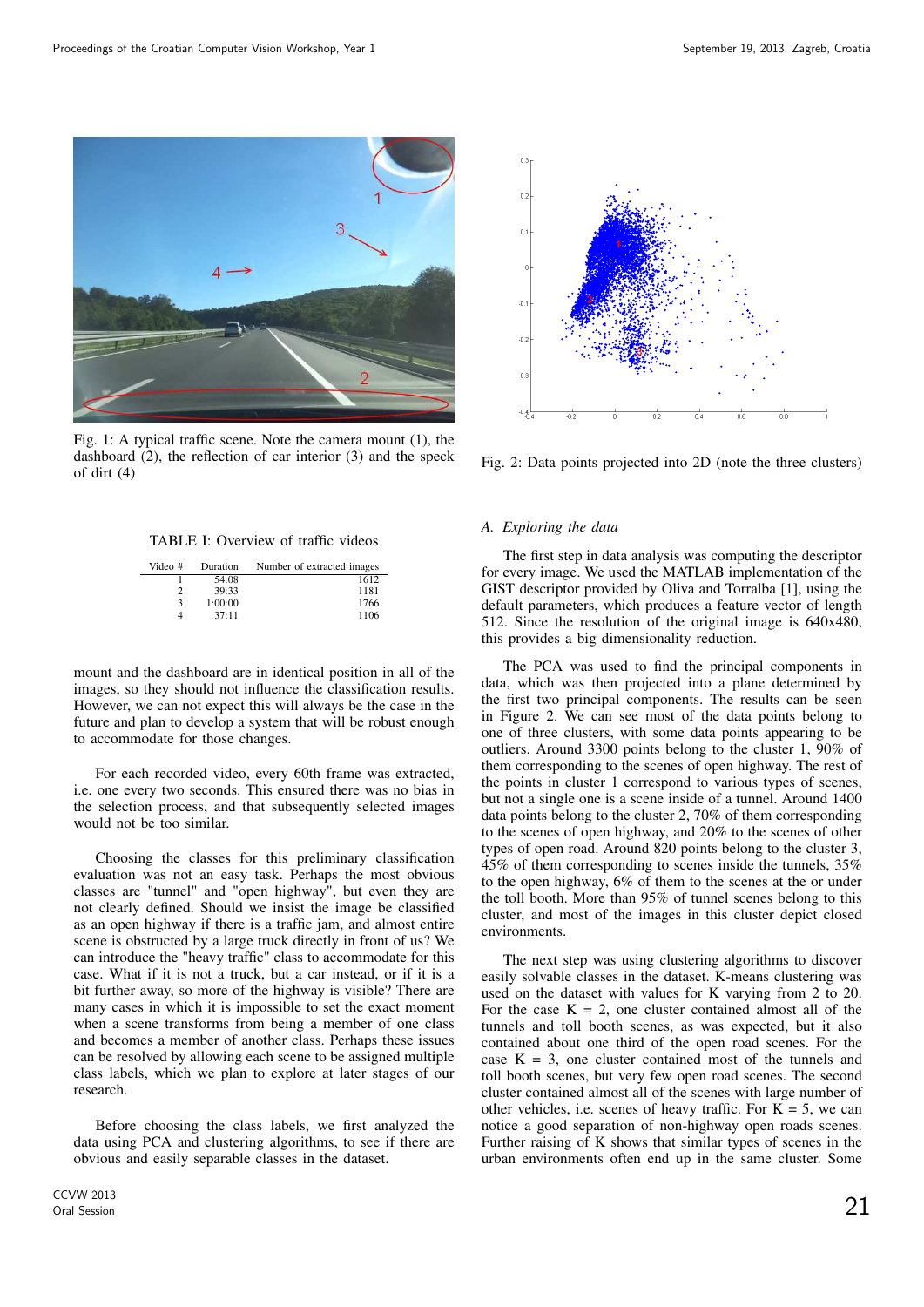

Fig. 3: Examples of selected classes

#### TABLE II: Selected classes

| class label | scene description                                                         |
|-------------|---------------------------------------------------------------------------|
| highway     | an open highway                                                           |
| road        | an open non-highway road                                                  |
| tunnel      | in a tunnel, or directly in front of it, but not at the tunnel exit       |
| exit        | directly at the tunnel exit (extremely bright image)                      |
| settlement  | in a settlement (e.g. visible buildings)                                  |
| overpass    | in front of, or under an overpass (the overpass is dominant in the scene) |
| booth       | directly in front of, or at the toll booth                                |
| traffic     | many vehicles are visible in the scene, or completely obstruct the view   |

TABLE III: distribution of classes across videos

| Video # | highway | road | tunnel | exit | settlement | overpass | booth | traffic |
|---------|---------|------|--------|------|------------|----------|-------|---------|
|         | 1382    |      | 185    |      |            |          |       |         |
|         | 652     | 312  | 134    |      | 59         |          |       |         |
|         | 1418    | 140  |        |      | 94         |          |       | 74      |
|         | 885     | 64   | 62     |      | 23         |          | 43    |         |
| Total   | 4337    | 516  | 388    |      | 76         |          |       | 79      |

clusters contained very similar images, which suggested some easily separable classes, such as "a scene on a highway with a rocky formation on the right side of the road", but most of those classes were not considered useful to our application. In conclusion, the clustering approach gave us some ideas about easily separable and useful class labels to choose for our final classification experiment. Once we obtain more data, the clustering approach should be reapplied, probably in the form of hierarchical clustering for easier analysis.

# *B. Selected classes*

The set of classes we chose is listed in the Table II. Some of the classes were chosen because the data analysis indicated they would be easy to classify, and one of the functions of fleet management is to simply archive any data that might be required for purposes yet unknown. As was discussed in the introduction, we are very interested in detecting the environments in which the loss of GPS signal precision is likely, or the vehicle is likely to stop or drive slowly. The tunnel is a class which is both easy to classify and often causes loss of GPS signal. The tunnel exit was separated into its own class because the camera reaction to the sudden increase

in sunlight is very slow, which results in extremely bright images (similar problem is not encountered during tunnel entry). The settlement is an environment in which we are likely to encounter tall objects (which may or may not be visible in the scene), so the loss of GPS signal precision is more likely to occur than on an open road, but less likely then in a tunnel. The overpass is chosen because going under it can cause a slight loss of GPS precision. Toll booths are included because going through them can cause a loss of GPS precision, and also because the vehicle must always stop at a toll booth. Heavy traffic scenario is interesting because it can cause the vehicle to stop or drive very slowly, and because presence of many vehicles can obstruct the view of the camera enough that the proper classification of the location becomes impossible. Intersection is a class which would be very interesting to investigate, but unfortunately we did not have enough samples, and their variability was too great. The distribution of class instances across videos is shown in Table III.

### V. EXPERIMENTS

We used the data mining tool Weka 3 [15] to train several types of general purpose classifiers, performing grid search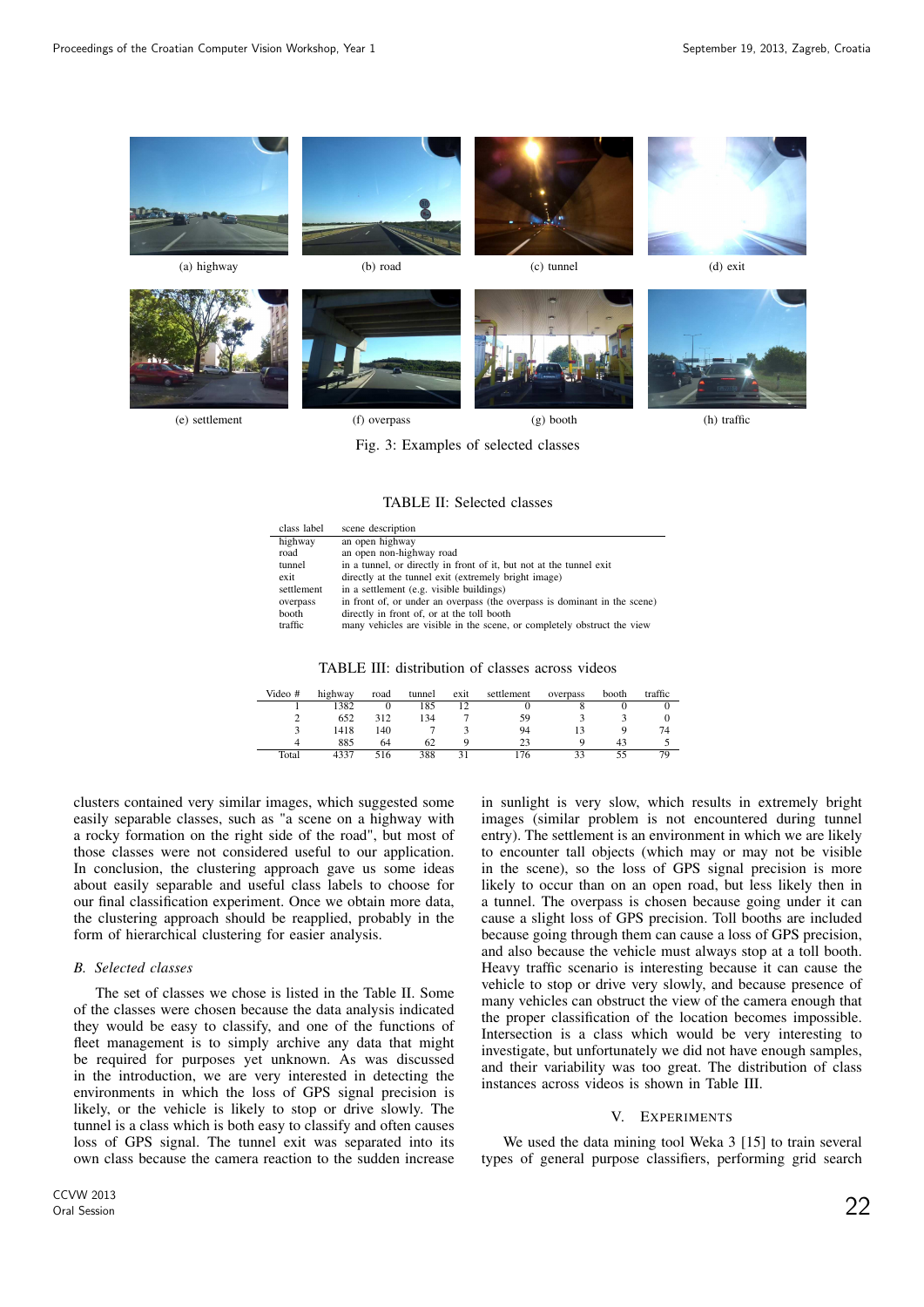| Class            | TP Rate | FP Rate  | Precision | Recall | F-Measure | ROC Area |
|------------------|---------|----------|-----------|--------|-----------|----------|
| highway          | 0.994   | 0.065    | 0.981     | 0.994  | 0.987     | 0.968    |
| settlement       | 0.864   | 0.003    | 0.899     | 0.864  | 0.881     | 0.965    |
| booth            | 0.855   | $\Omega$ | 0.979     | 0.855  | 0.913     | 0.99     |
| tunnel           | 0.979   | 0.001    | 0.992     | 0.979  | 0.986     | 0.999    |
| exit             | 0.903   | $\Omega$ | 0.933     | 0.903  | 0.918     |          |
| overpass         | 0.485   | 0.001    | 0.696     | 0.485  | 0.571     | 0.95     |
| traffic          | 0.861   | $\Omega$ | 0.971     | 0.861  | 0.913     | 0.986    |
| road             | 0.899   | 0.007    | 0.93      | 0.899  | 0.914     | 0.957    |
| Weighted average | 0.973   | 0.051    | 0.973     | 0.973  | 0.973     | 0.969    |

TABLE V: Confusion matrix

classified as: | highway settlement booth tunnel exit overpass traffi highway | 4310 1 0 0 1 6 1 18 settlement | 12 152 0 0 0 0 0 12 booth | 5 2 47 0 0 0 0 1

TABLE IV: Detailed accuracy by class

| tunnel<br>exit<br>overpass<br>traffic<br>road | 6<br>$\begin{array}{c} 15 \\ 5 \end{array}$<br>39 | 1<br>$\boldsymbol{0}$<br>$\boldsymbol{0}$<br>$\overline{2}$<br>$11\,$ | $\bf{0}$<br>$\boldsymbol{0}$<br>$\mathbf{0}$<br>1<br>$\boldsymbol{0}$ | 380<br>$\overline{2}$<br>$\mathbf{1}$<br>$\boldsymbol{0}$<br>$\boldsymbol{0}$ | 1<br>$28\,$<br>$\boldsymbol{0}$<br>$\boldsymbol{0}$<br>$\boldsymbol{0}$ | $\theta$<br>$\Omega$<br>16<br>$\boldsymbol{0}$<br>1 | $\mathbf{0}$<br>$\mathbf{0}$<br>$\mathbf{0}$<br>68<br>$\mathbf{1}$ | $\mathbf{0}$<br>$\boldsymbol{0}$<br>1<br>$\mathfrak{Z}$<br>464 |  |
|-----------------------------------------------|---------------------------------------------------|-----------------------------------------------------------------------|-----------------------------------------------------------------------|-------------------------------------------------------------------------------|-------------------------------------------------------------------------|-----------------------------------------------------|--------------------------------------------------------------------|----------------------------------------------------------------|--|
| (a) road                                      |                                                   |                                                                       | (b) settlement                                                        |                                                                               |                                                                         |                                                     | (c) traffic                                                        |                                                                |  |
|                                               |                                                   |                                                                       |                                                                       |                                                                               |                                                                         |                                                     |                                                                    |                                                                |  |

(d) tunnel (e) overpass (f) booth

Fig. 4: Examples of scenes misclassified as highway

optimisation of parameters for each of them. The best results were obtained using SVM classifier with soft margin  $C = 512$ and RBF kernel with  $\gamma = 0.125$ . The testing method was stratified cross-validation with 10 folds, using entire dataset (5615 feature vectors of length 512). Since the dataset is greatly biased towards the highway class, we expect most other classes to be often confused with a highway.

The achieved recognition rate was 97.3%. The detailed accuracy by class is shown in Table IV, while the confusion matrix is shown in Table V.

We can see the performance is very good across all classes, except the overpass, which is often confused with a highway. This is probably because most of the overpass scenes were in fact on a highway, and the overpass was not equally dominant in all of them, as well as because of low number of class instances. The settlement class is often confused with highway and road scenes. We plan to resolve this by introducing more data, because instances of this class vary in appearance more

then of any other class. We also note that highway is often confused with a plain road, and vice versa, which is to be expected for classes with similar appearance. We do not consider this confusion to be problematic, as fleet management can usually use GPS data to correctly infer the type of the road. Some examples of images misclassified as a highway are shown in Figure 4.

### VI. CONCLUSION AND FUTURE WORK

Our preliminary results show that the GIST descriptor alone is sufficiently descriptive for the purpose of classification of many types of traffic scenes. This indicates viability of the proposed method as an improvement of current fleet management systems, and invites further research.

Further efforts should be directed towards expanding the traffic scenes dataset, to include images during nighttime, and bad weather, as well as images obtained by different cameras mounted at other positions and angles. Also, the set of classes